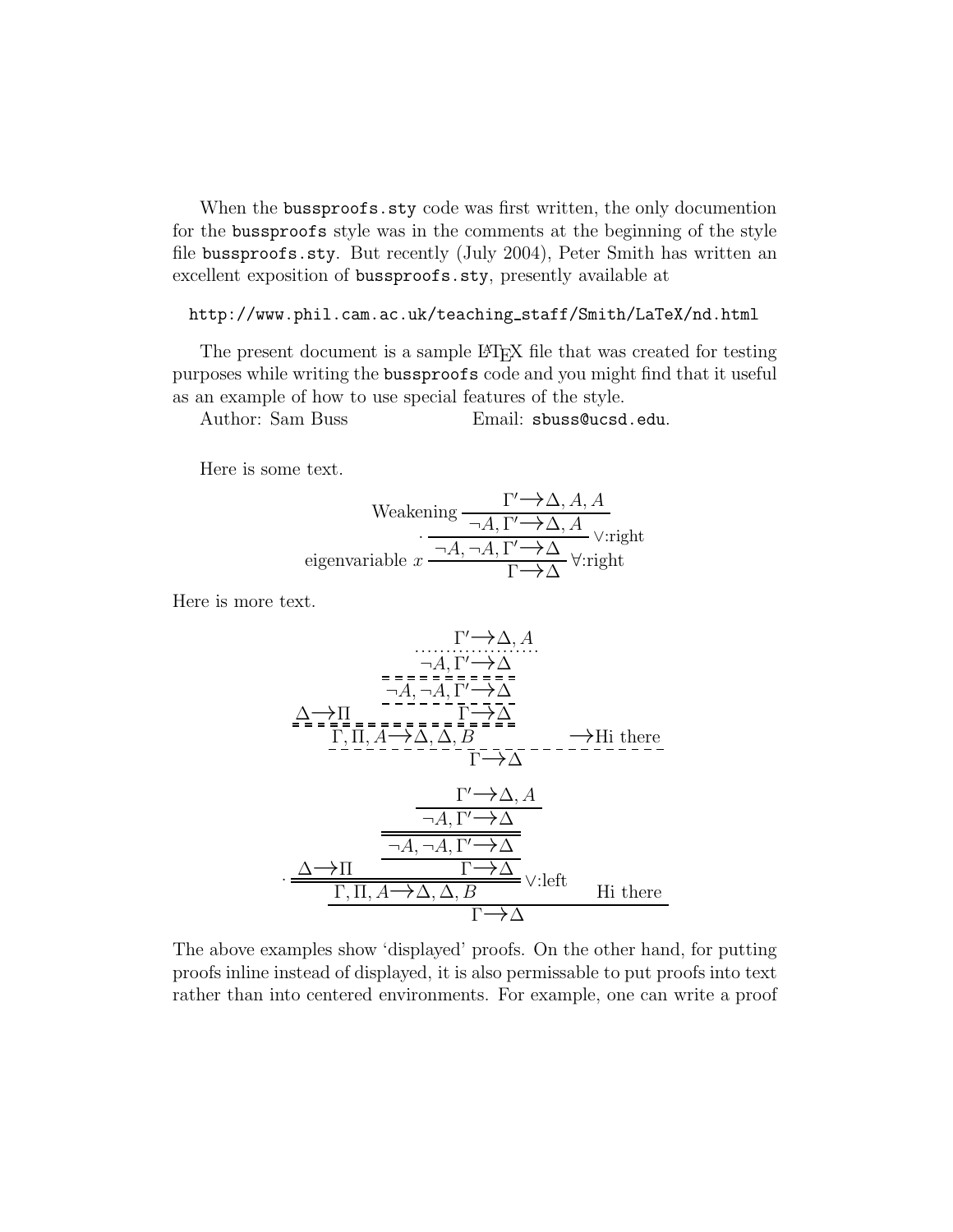right here: 
$$
\frac{\frac{\Gamma' \to \Delta, A}{\neg A, \Gamma' \to \Delta}}{\frac{\neg A, \neg A, \Gamma' \to \Delta}{\Gamma \to \Delta} \Delta \to \Pi}
$$
although of  
subough of 
$$
\frac{\frac{\Gamma \to \Delta}{\Gamma, \Pi, A \to \Delta, \Delta, B} \to \text{Hi there}}{\frac{\Gamma, \Pi, A \to \Delta, \Delta, B}{\Gamma \to \Delta} \to \text{mi there}}
$$

course the proof is quite big compared to the text. There is no reason you could not add \subscriptstyle or \small commands to the lines of the proofs to shrink things down. The previous proof looks strange because it is illustrated the usage of \kernHyps and \insertBetweenHyps. Finally a 3-ary inference with a usage of \noLine is:

$$
\begin{array}{c|cc}\n & [A] & [B] \\
 & A \vee B & C & C \\
 & C & & \n\end{array}
$$

Two more examples:

$$
\begin{array}{c|c}\n & A,B & C & \text{good } \text{ bad} \\
\hline\n & A-B-C & \frac{good}{bad}A \\
 & \text{done} & \\
\hline\n\rightarrow A, B & \rightarrow C & \rightarrow good & \rightarrow bad \\
\hline\n\rightarrow A-B-C & \rightarrow \frac{good}{bad}A & \\
\hline\n & \rightarrow done & \\
\end{array}
$$

Small labels can be created as in the third proof below:

$$
\frac{A}{\perp} 1 \quad \frac{A}{\perp} (2) \quad \frac{A}{\perp} (3) \quad (4) \frac{A}{\perp}
$$

Arnold's example of inline proof: The figure  $\dots \Gamma_{\iota} \dots (\iota \in I)$  $\frac{1}{\Gamma}$   $I$ is called ...

Upside down proofs Proofs can be rendered upside down. For instance the proof above with a 3-ary inference can be made upside down by giving the command \rootAtTop. This is useful if you want your proof trees to have their root at the top.

$$
\begin{array}{cc}\nC & C \\
A \lor B & C & C \\
[A] & [B]\n\end{array}
$$